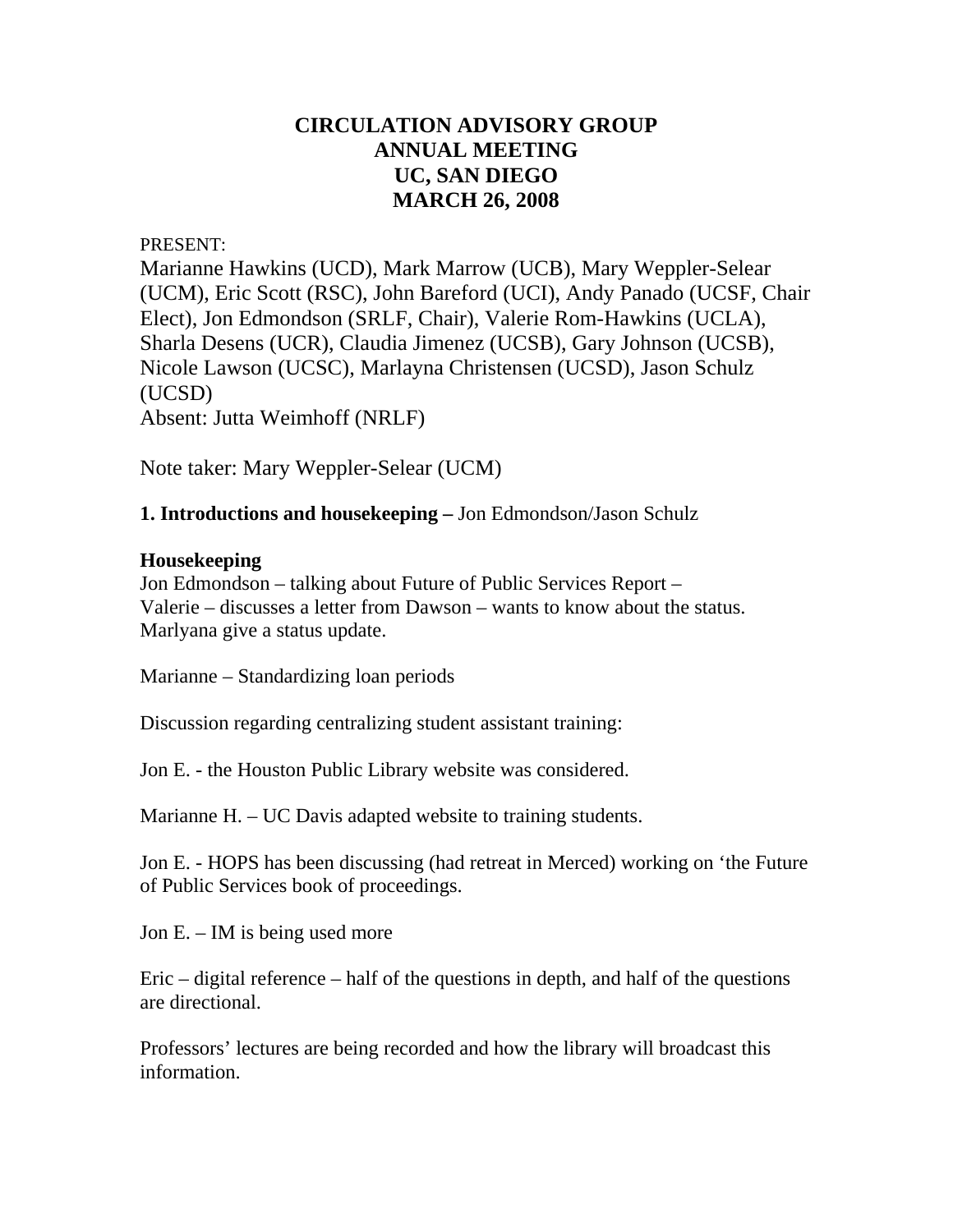Jon E. – Job stats and job descriptions page.

Eric Forte (who has since left), discussed a centralized site for all circ stats.

Andy P. – gate counts are diminishing , so there has to be alternative ways to collect other statistics.

Eric S. – job descriptions are difficult to find from other campuses. HR departments don't often understand the library assistant series.

Mark M. – Berkeley HR is going through transformation – so that staff can compete at market value salaries. Berkeley is a pilot for this, and hopefully it will go UC wide. This is slated for 2009  $& 2010$  (represented – non represented is happening now).

Jason S. – all UCSD job descriptions are online.

Displaying all of the information one CAG website – even with this meeting that was an issue in that Andy had to use his own site.

Eric – CAG website; taking this on. Maybe UC Merced can help build. It was agreed that having a centralized site would create more IT independence.

Eric S. – UCM is using hostmonster.com.

What is helpful to have on a website? Maybe a WIKI would be ideal for our group.

Eric S. – relying on people for historical documentation. One of the benefits of a website is having all of our historical data online for provenance.

Gary J. – how effective are the websites? What is the most effective way for it to be used and how it is used?

Jason S. – sometimes via historical data, you can find the reason someone originally said 'no' no longer applies.

Mark M. – Berkeley lacks job descriptions for many positions.

Marlayna would like to see all of the CircHeads / CAG presentations online.

Do we want to post circ stats?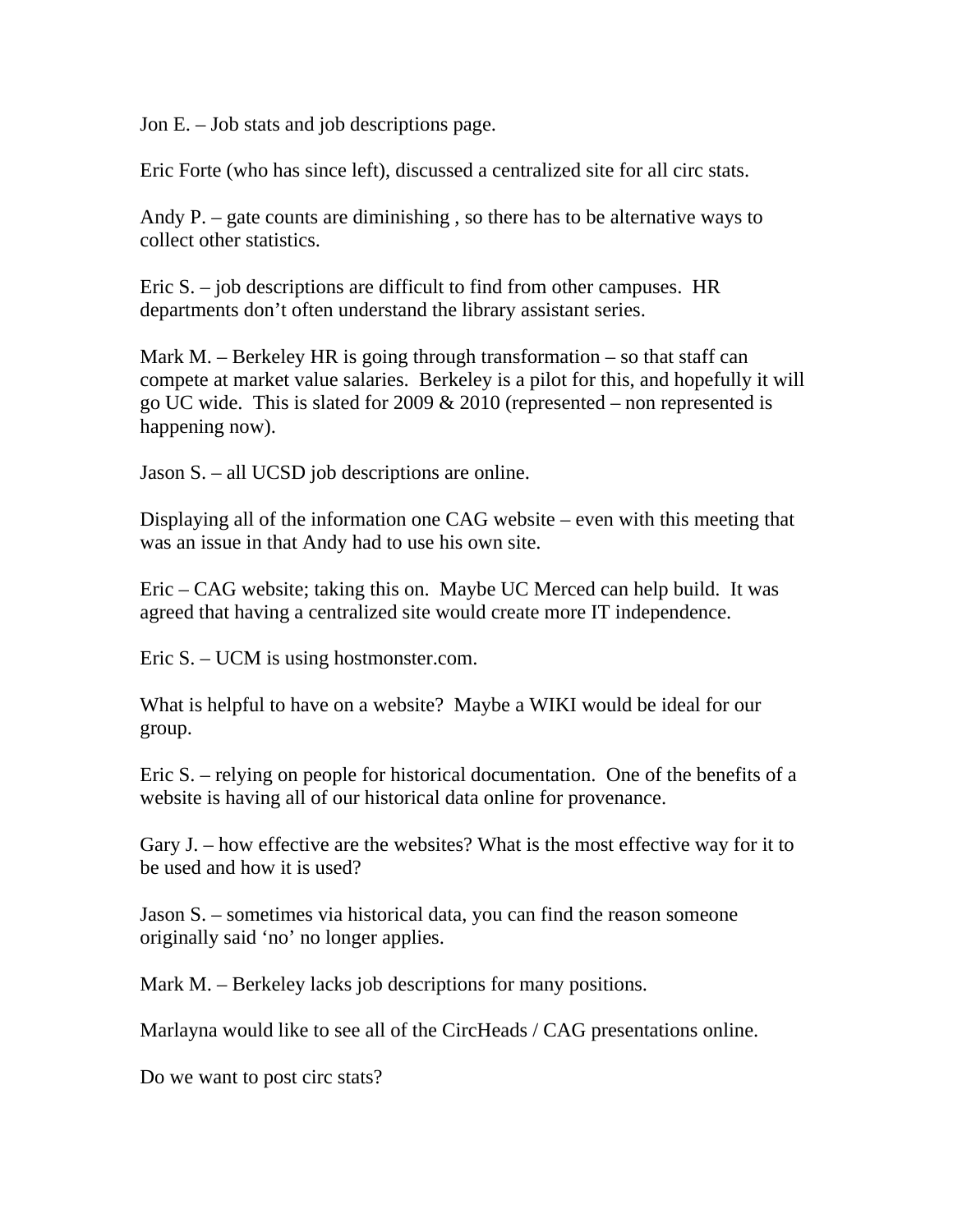Eric – videotaping the meeting. We would have a record of the meeting. Web hosting  $&$  video will become routine for UCM. We need to develop a scope for the website.

## **2. Review of 2007 goals and objectives, including: 2007 RSC Report, Future of Public Services Report, Job Descriptions/Stats/Info page**

**Review of 2007 goals and objectives (**Jon Edmondson)

**2007 RSC Report** (Eric Scott & Marlayna Christensen)

Eric S. & Marlayna C. - RSC reviewed the Tricor budget – 40,000 over the annual budget. A memorandum of understanding was drawn up between the libraries and Tricor. It hasn't been signed. There are some discrepancies. Marlayna created a worksheet comparing the number of stops between 2003 & 2008. ULs are still discussing this, as some libraries have more stops. The level of service could be affected by the lack of funding. Recommended that there is someone who has oversight. There have been exorbitant fuel charges recently in the Tricor receipts. They used a special rate using a formula that took an average – this actually saved the UCs a lot of money because it was a profound discount.

Gary J. – Tricor has been very helpful in moving between campuses. Should have a backup plan in the event Tricor goes out of business.

Discussion about Tricor vs. other courier companies…

Eric (RSC) … If someone wants to go around OCLC, some protocols that could be established. SOPAG didn't like this – this has gone back to IAG and now back to SOPAG.

There is an issue over what manner the item would be paid for.

RSC Conference call (Eric S.) – VDX 3.2.2 - currently in beta testing. Scanning documents and putting them in a central storage place.

Would be sent to the user as a url (Gary J.)

Next version of VDX is underway

## **Update on Symposium for Emergency and Disaster Preparedness (**Marlayna Christensen)

This was proposed to SOPAG. San Diego had proposed to host the meeting. No one would come in the fall, so the idea was dropped. In October, Marlayna